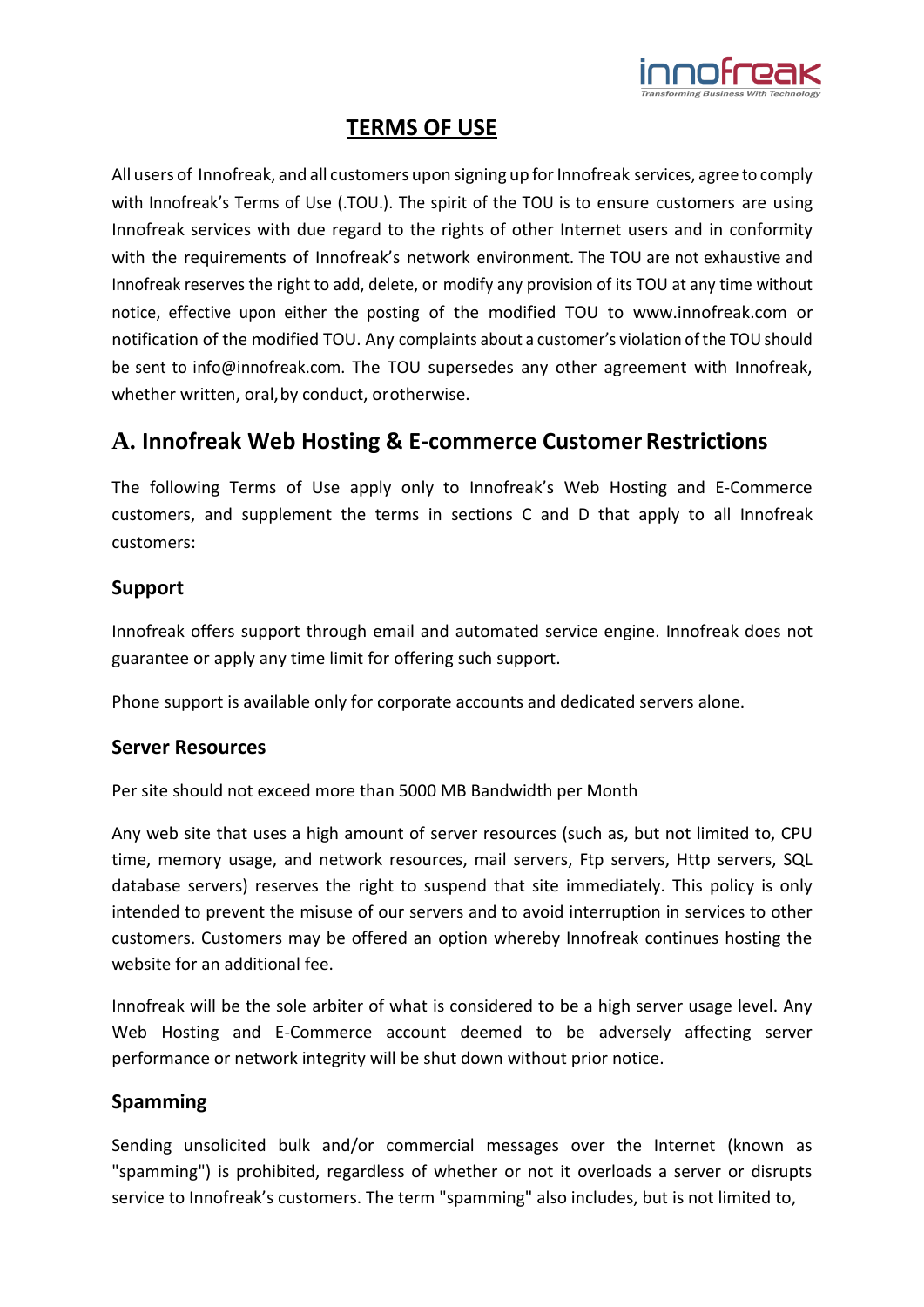

maintaining an open SMTP policy, engaging in spamming using the service of another ISP or IPP and referencing in the spam a web site hosted on a Innofreak server, and selling or distributing software (on a web site residing on a Innofreak server) that facilitates spamming. Violators will be assessed a minimum fine of Rs.10,000 and will face immediate suspension. Innofreak reserves the right to determine, in its sole and absolute discretion, what constitutes a violation of this provision.

# **CGI Scripts / PHP / ASP / and other scripts**

Any scripts that pose a potential security risk or are deemed to be adversely affecting server performance or network integrity will be shut down or will be automatically removed without prior notice. Innofreak does not permit CGI Scripts / PHP / ASP / and other scripts sharing with domains not hosted by Innofreak or any scripts that may be abused for UCE purposes.

# **Chat Rooms**

Innofreak does not allow Web Hosting and E-Commerce customers to install their own chat rooms. Chat rooms tend to require significant system resources and therefore cannot be permitted as an account option.

### **IRC**

Innofreak does not allow IRC or IRC bots to be operated by Web Hosting and E-Commerce customers.

# **Software Distribution**

Innofreak's Web Hosting and E-Commerce accounts are not configured for the purposes of distributing software and/or multimedia products. If you wish to distribute software and/or multimedia files, please contact [sales@innofreak.com t](mailto:sales@innofreak.com)o make special arrangements.

# **Multimedia Files**

Multimedia files are defined as any graphics, audio, and video files. Innofreak Web Hosting and E-Commerce accounts are not to be used for the purposes of distributing and storing unusual amounts of multimedia files. Any web site whose disk space usage for storing multimedia files exceeds 30% of its total usage, in terms of total size or number of files, will be considered to be using an unusual amount of multimedia files.

# **Adult Content**

Innofreak does not allow the follow material to hosted in any form.

Innofreak do not allow any of the following content to be stored on its servers:

Illegal Material - This includes copyrighted works, commercial audio, video, or music files, and any material in violation of any Federal, State or Local regulation.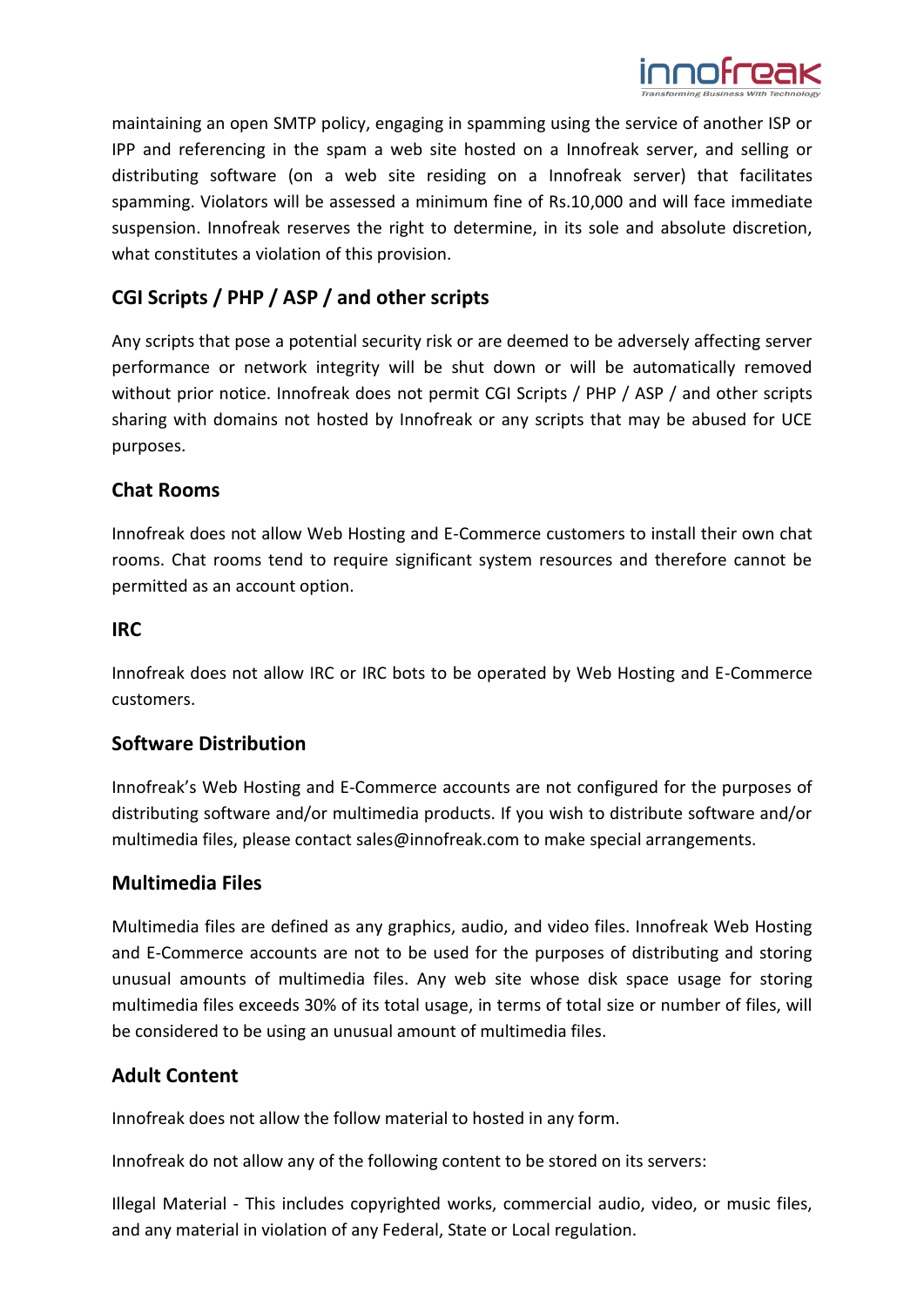

Adult Material - Includes all pornography, erotic images, or otherwise lewd or obscene content. The designation of "adult material" is left entirely to the discretion of Innofreak.

Warez - Includes pirated software, ROMS, emulators, phreaking, hacking, password cracking. IP spoofing, etc., and encrypting of any of the above. Also includes any sites which provide "links to" or "how to" information about such material.

Fraudulent Activity: Includes hosting fraudulent offers to sell or buy products, items, or services, or to advance any type of financial scam such as "pyramid schemes," "ponzi schemes," and "chain letters."

# **B. Innofreak Dedicated Server Customer Restrictions**

The following Terms of Use apply only to Innofreak's Dedicated Server customers, and supplement the terms in sections C and D that apply to all Innofreak's customers:

# **Customer Security Responsibilities**

The customer is solely responsible for any breaches of security affecting servers under customer control. If a customer's server is involved in an attack on another server or system, it will be shut down and an immediate investigation will be launched to determine the cause/source of the attack. In such event, the customer is responsible for the cost to rectify any damage done to the customer's server and any other requirement affected by the security breach.

# **IRC (Internet Relay Chat)**

Innofreak does not allows Dedicated Server customers the use of IRC in Innofreak Network.

#### **Billing for Network Resources**

The customer understands that the customer is responsible for paying for any network resources that are used to connect the customer's server to the Internet. The customer may request that the customer's server be disconnected from the Internet, but the customer will still be responsible for paying for any network resources used up to the point of suspension or cancellation.

# **C. All Innofreak Customer Terms of Use**

The following Terms of Use apply to ALL Innofreak customers:

#### **Innofreak Services**

Innofreak's services include, but are not limited to: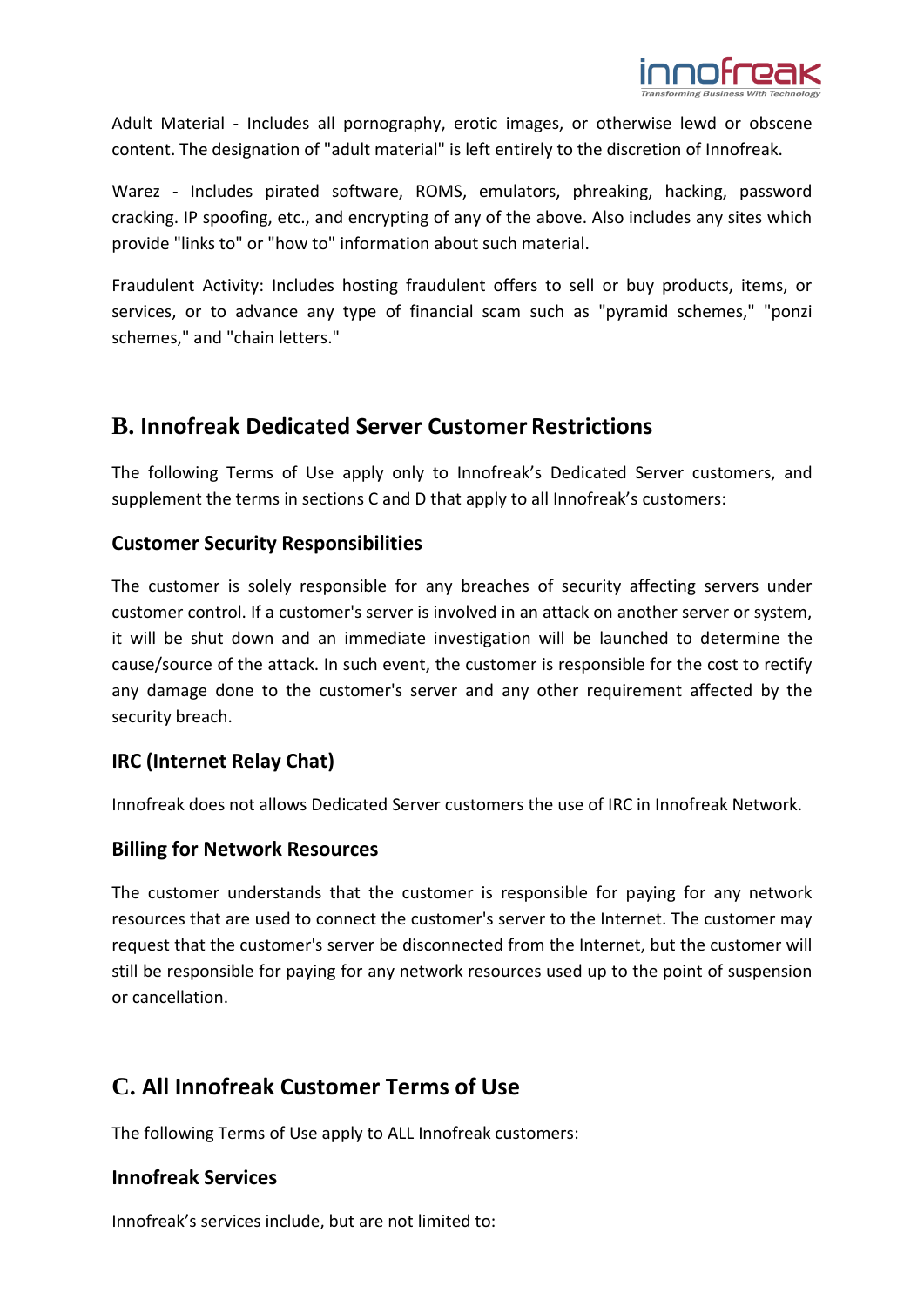

- Any act of preparing, setting up, connecting, maintaining, terminating, or reconnecting customers. account (including all billing data and the space on the particular Web server that Innofreak provides to customers).
- Any use by customers, or any access provided to customers by Innofreak, of computing, telecommunications, software, information, hardware, and equipment.
- Any act, or provision of any service, by Innofreak to customers, related to web hosting and domain name registrations (including server usage and technical support), regardless of duration and whether paid for or not.
- Any provision by Innofreak to customers, of any space, Internet connectivity, or electrical power.
- Any access or use related to the Innofreak's web site, including the web site itself.
- Any other service mentioned in the TOU.
- Any other service provided by Innofreak to customers, whether used or not.
- Any other Innofreak services that are used by customers, whether offered or provided by Innofreak to customers.

### **Ownership of Web Site**

The legal owner of customers. web sites and accounts with Innofreak will be the individual or organization whose name is listed in Innofreak's database as the owner. Customers will fully cooperate with and abide by any and all of Innofreak's security measures and procedures in the event of any dispute over ownership of customers. web sites and accounts with Innofreak.

# **Database Disk Usage**

Customer accounts such as personal, small biz and accounts under resellers can have a database of size 100 MB maximum. Sites that use databases that are higher than this limit has to be upgraded to next available accounts such as corporate or semi dedicated account based on the usage. Failing to upgrade the account will result in suspension or termination of that particular website.

# **Email Disk Usage**

Customer accounts such as personal, small biz and accounts under resellers can have emails [ all email accounts in that account ] stored upto to 500 MB maximum. Stacking large number of emails increases inodes and results in file system corruption. It also hinders various server level processes from functioning at normal load. Hence, all mails has to be downloaded from the server immediately. Hosting accounts cannot be used as email storage space. Sites that use higher than this limit has to be upgraded to next available accounts such as corporate or semi dedicated account based on the usage. Failing to upgrade the account will result in suspension or termination of that particular website.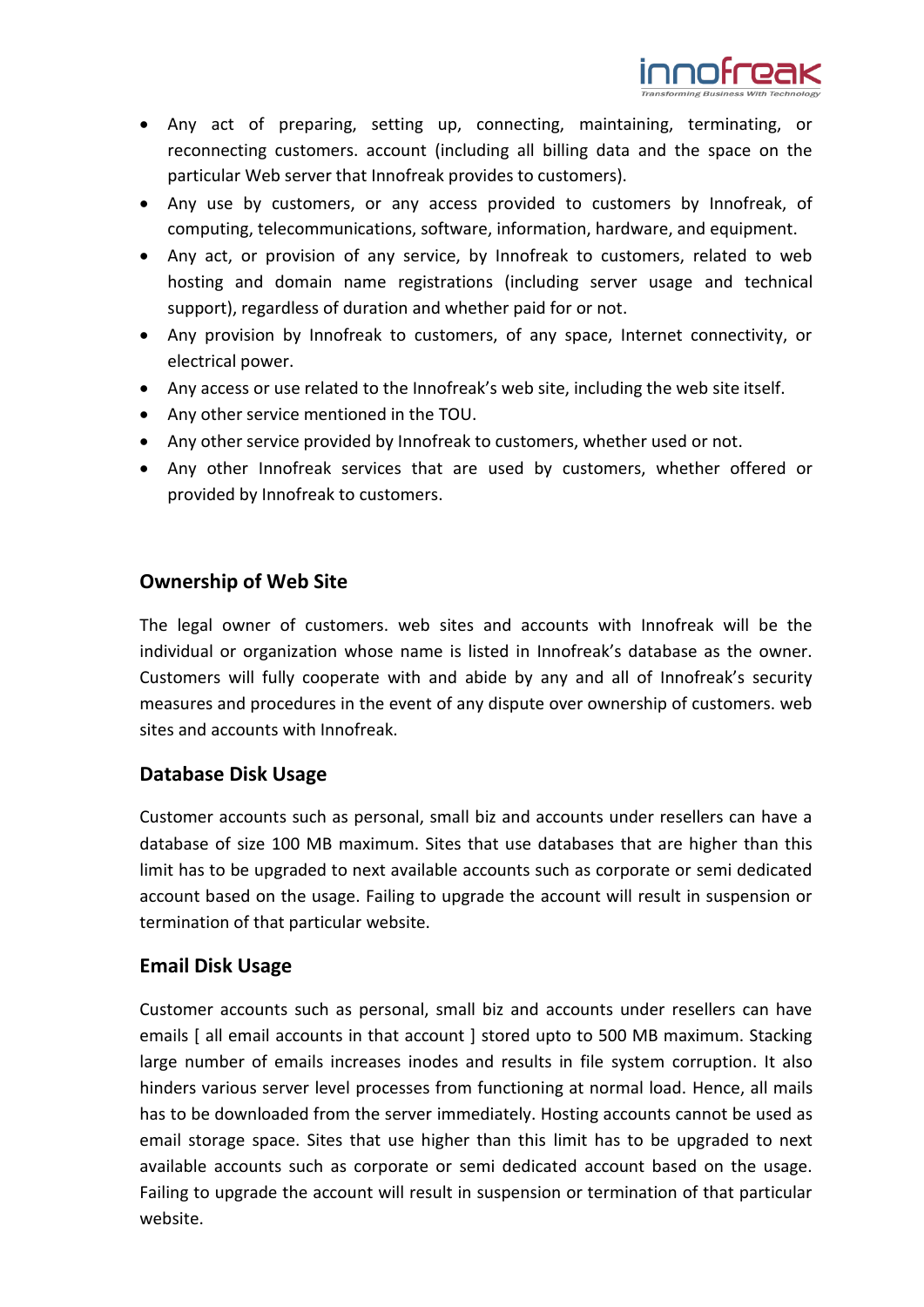

# **Disk Space Usage**

Customer accounts such as personal, small biz and accounts under resellers can use disk space upto to 500 MB maximum. Only files required for running of the website such as html,php etc can be hosted. Zip archives, downloads, videos, audio files and other software or warez downloads are strictly prohibited. Hosting space cannot be used for data storage or backup dumping. It cannot be used for file sharing, spam software downloads, software key downloads etc. Sites that use higher than this space limit has to be upgraded to next available accounts such as corporate or semi dedicated account based on the usage. Failing to upgrade the account will result in suspension or termination of that particular website.

# **Illegal Use**

Innofreak servers may be used for lawful purposes only. Transmission, storage, or distribution of any information, data, or material in violation of any applicable law or regulation, or that may directly facilitate the violation of any particular law or regulation is prohibited. This includes, but is not limited to: copyrighted material; trademarks; trade secrets or other intellectual property rights used without proper authorization; material that is obscene, defamatory, constitutes an illegal threat, or violates export control laws. Additionally, in purchasing Innofreak services, all Innofreak customers certify that they and/or the organization they represent in procuring services from Innofreak are not, nor have been designated, a suspected terrorist as defined by the Constitution of India; are not owned or controlled by a 'suspected terrorist' as defined by the Constitution of India; and are not on, are not a member of, related to, associated with, or controlled by any organizations listed as terrorist by the Govt. Of India.

# **Spamming**

Sending unsolicited bulk and/or commercial messages over the Internet (known as "spamming") is prohibited, regardless of whether or not it overloads a server or disrupts service to Innofreak's customers. The term "spamming" also includes, but is not limited to, maintaining an open SMTP policy, engaging in spamming using the service of another ISP or IPP and referencing in the spam a web site hosted on a Innofreak server, and selling or distributing software (on a web site residing on a Innofreak server) that facilitates spamming. Violators will be assessed a minimum fine of Rs.10000 and will face immediate suspension. Innofreak reserves the right to determine, in its sole and absolute discretion, what constitutes a violation of this provision.

# **System and Network Abuse**

Violations of system or network security are prohibited and may result in criminal and civil liability. Examples of system or network security violations include, without limitation the following: unauthorized access to or use of data, systems or networks, including any attempt to probe, scan or test the vulnerability of a system or network or to breach security or authentication measures without express authorization of the owner of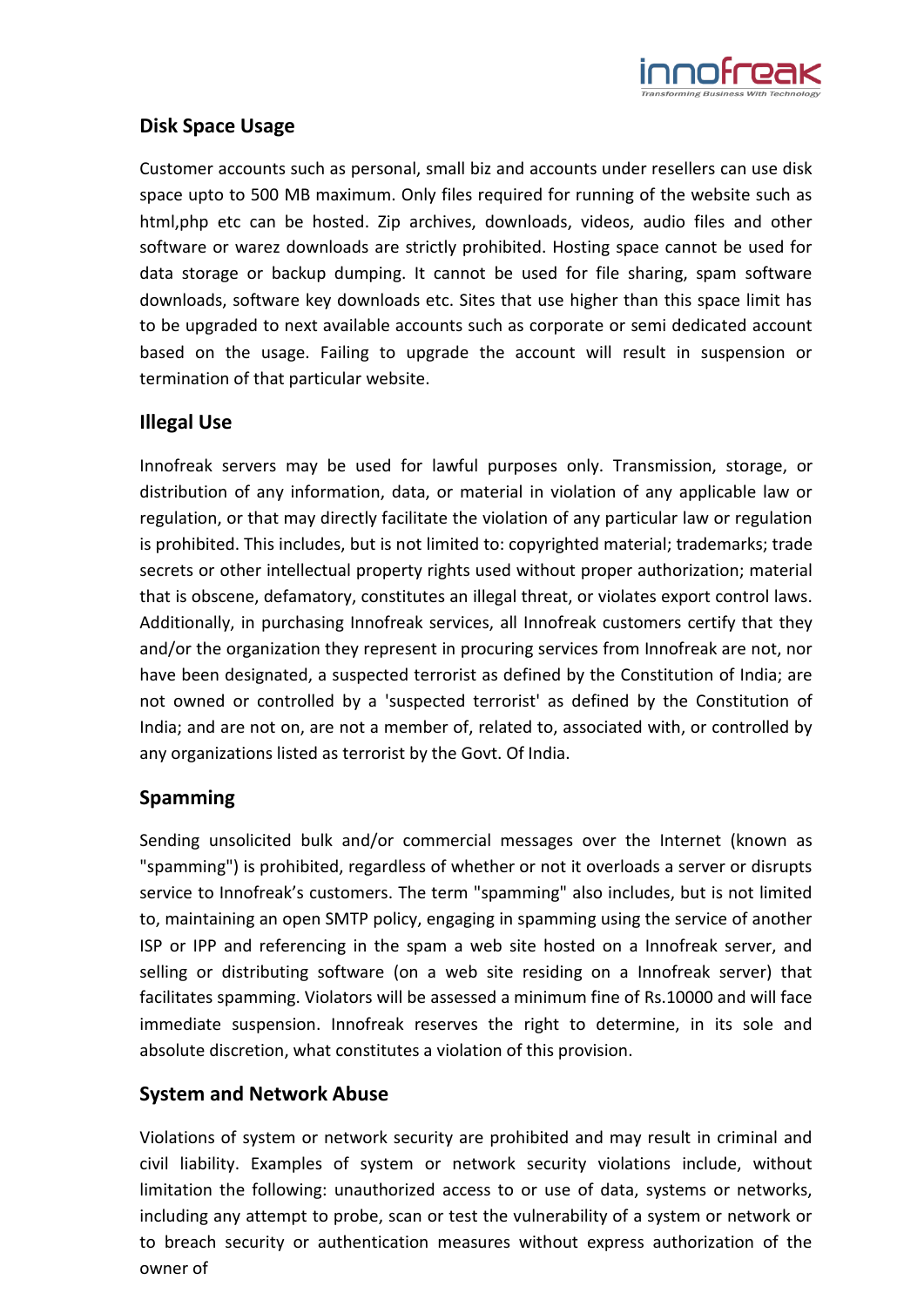

the system or network; interference with service to any user, host or network including, without limitation, mail bombing, flooding, deliberate attempts to overload a system and broadcast attacks; forging of any TCP-IP packet header or any part of the header information in an email or a newsgroup posting.

#### **Viruses and Other Destructive Activities**

Use of Innofreak's services or equipment for creating or sending Internet viruses, worms or Trojan horses, or for pinging, flooding or mail bombing, or engaging in denial of service attacks is prohibited. It is also prohibited for any customer to engage in other activity that is intended to disrupt or interfere with, or that results in the disruption of or interference with, the ability of others to effectively use Innofreak's services and equipment (or any connected network, system, service or equipment) or conduct their business over the Internet.

#### **Privacy**

Innofreak is concerned with the privacy of on-line communications and web sites. In general, the Internet is neither more nor less secure than other means of communication, including mail, facsimile, and voice telephone service, all of which can be intercepted and otherwise compromised. As a matter of prudence, however, Innofreak urges its customers to assume that all of their on-line communications are insecure. Innofreak cannot take any responsibility for the security of information transmitted over Innofreak facilities.

#### **Customer Responsibility**

Customers are required to use the Innofreak network responsibly. This includes respecting the other customers of Innofreak. Innofreak reserves the right to suspend and/or cancel service with any customer who uses the Innofreak network in such a way that adversely affects other Innofreak customers. While Innofreak may monitor its service electronically to determine that its facilities are operating satisfactorily, as a general practice Innofreak does not monitor its customers' communications or activities to determine whether they are in compliance with the TOU. However, when Innofreak becomes aware of any violation of the TOU or other user agreements, Innofreak may take any action to stop or correct such violation, including, but not limited to, denying access to Innofreak's services and equipment or to the Internet. In addition, Innofreak may take action against a customer or a customer of such customer because of the activities of such customer. Innofreak anticipates that customers who offer Internet services will cooperate with Innofreak in any corrective or preventive action that Innofreak deems necessary. Failure to cooperate with such corrective or preventive measures is a violation of Innofreak policy and Innofreak reserves the right to take any such action even though such action may affect other customers of the Innofreak customer.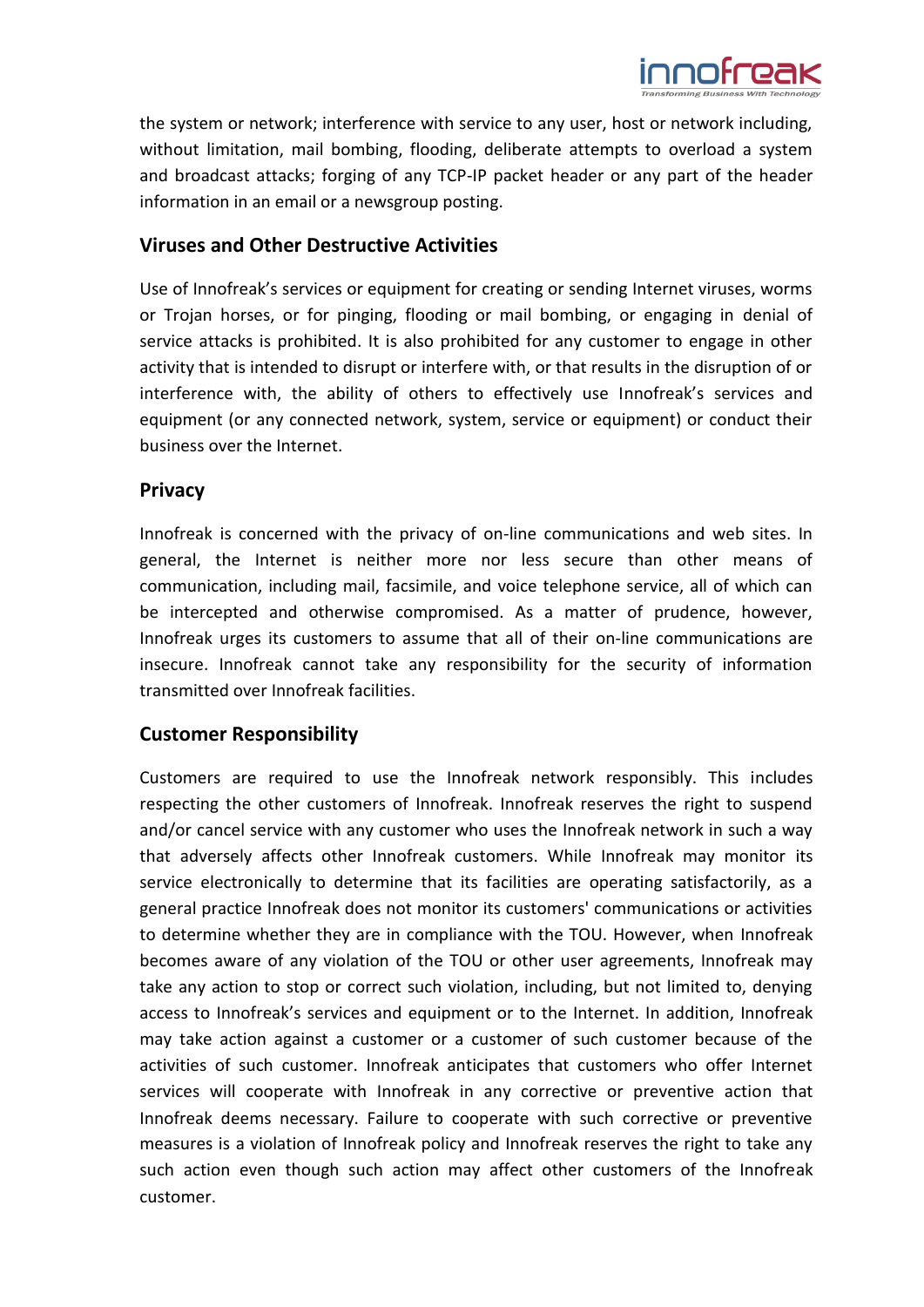

Innofreak and its, affiliates and associates shall not be liable, at any time for damages (including, without limitation, damages for loss of business projects, or loss of profits) arising in contract, tort or otherwise from the use of or inability to use the Service, or any of its contents, or from any action taken (or refrained from being taken) as a result of using the Service or any such contents or for any failure of performance, error, omission, interruption, deletion, defect, delay in operation or transmission, computer virus, communications line failure, theft or destruction or unauthorized access to, alteration of, or use of information contained on the service. No representations, warranties or guarantees whatsoever are made as to the accuracy, adequacy, reliability, completeness, suitability or applicability of the information to a particular situation. You agree that Innofreak has no responsibility or liability including but not limiting to the deletion, corruption, loss or failure to store any messages or content / data maintained or transmitted by any Innofreak Service. You acknowledge and agree that no compensation shall be payable whatsoever with respect to the aforesaid by Innofreak. INNOFREAK MAKES NO WARRANTY THAT THE SERVICE WILL BE UNINTERRUPTED, TIMELY, SECURE OR ERROR-FREE.

### **Actions Taken by Innofreak**

The failure by a customer to meet or follow any of the TOU is grounds for account deactivation. Innofreak will be the sole arbiter as to what constitutes a violation of the TOU. Innofreak reserves the right to remove any account without prior notice and to refuse service to anyone at any time. When Innofreak becomes aware of an alleged violation of its TOU, Innofreak will initiate an investigation. During the investigation, Innofreak may restrict a customer's access in order to prevent further potentially unauthorized activity. Depending on the severity of the violation, Innofreak may, at its sole discretion, restrict, suspend, or terminate a customer's web hosting account and/or pursue other civil remedies. If such violation is a criminal offense, Innofreak will notify the appropriate law enforcement authorities of such violation. An unlisted activity may also be a violation of the TOU if it is illegal, irresponsible, or constitutes disruptive use of the Internet. Innofreak does not issue credits for any outages incurred through service disablement. Violators of the policy are responsible, without limitations, for the cost of labor to rectify any damage done to the operation of the network and business operations supported by the network, and to respond to complaints incurred by Innofreak

#### **Indemnification**

Innofreak customers agree to protect, defend, hold harmless, and indemnify Innofreak, any third party entity related to Innofreak (including, without limitation, third party vendors), and Innofreak's executives, directors, officers, attorneys, managers, employees, consultants, contractors, agents, parent companies, subsidiaries, and cosubsidiaries with the same parent company as Innofreak, from and against any and all liabilities, losses, costs, judgments, damages, claims, or causes of actions, including, without limitation, any and all legal fees and expenses, arising out of or resulting in any from the customers use of Innofreak's services.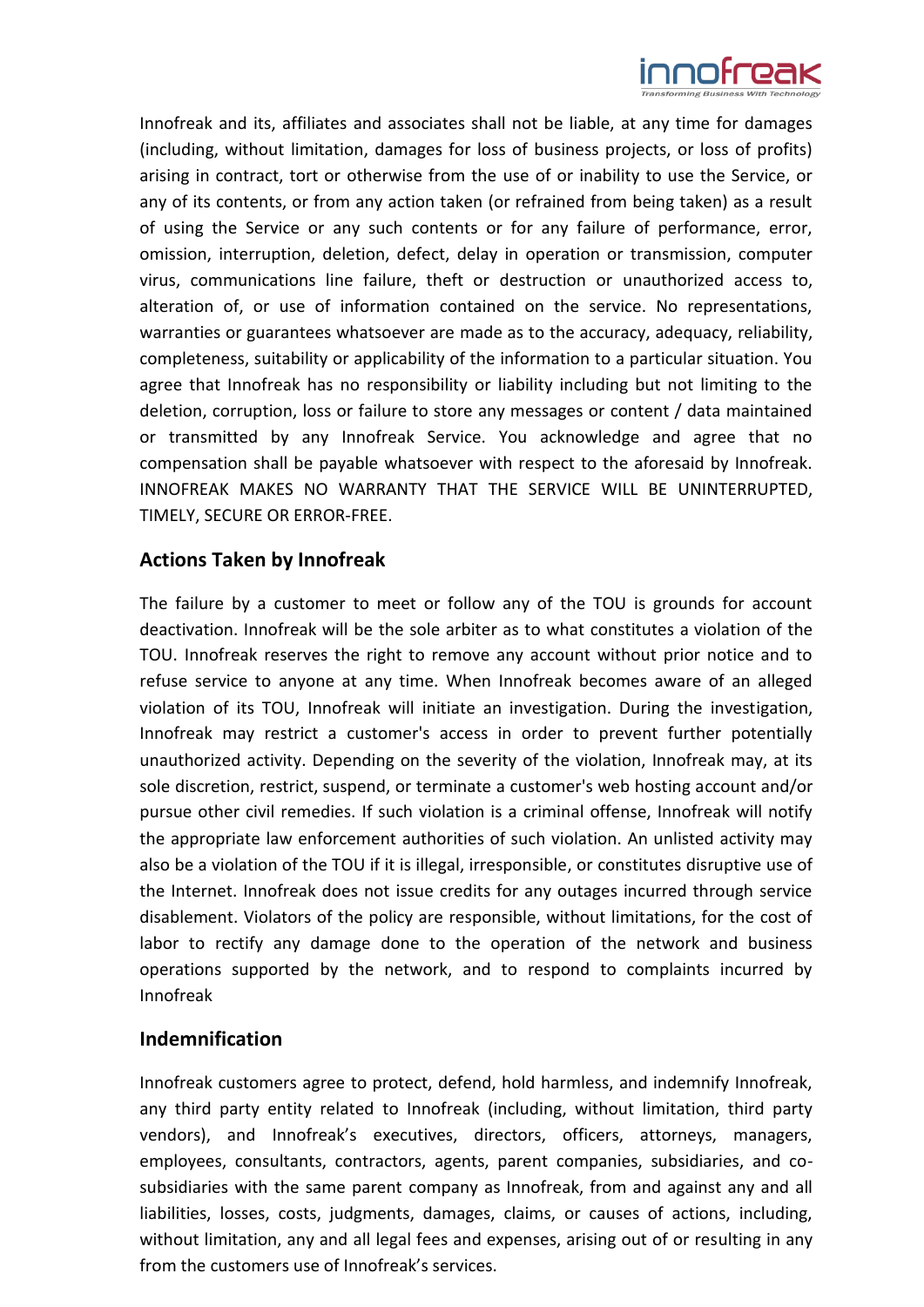

# **Disclaimer**

The Innofreak service is provided on an as is, as available basis without warranties of any kind, either express or implied, including, but not limited to, warranties of merchantability, fitness for a particular purpose or non-infringement. Innofreak expressly disclaims any representation or warranty that the Innofreak service will be error-free, secure or uninterrupted. No oral advice or written information given by Innofreak, its employees, licensors or the like, will create a warranty; nor may you rely on any such information or advice. Innofreak and its partners and suppliers will not be liable for any cost or damage arising either directly or indirectly from any transaction or use of the service.

# **Termination for Bankruptcy or Insolvency**

If a customer becomes insolvent or any bankruptcy petition is filed by the customer, or any third party against the customer, Innofreak may immediately terminate provision of Innofreak's services to the customer without prior notice or penalty. Such customer consents to the grant of relief from any automatic stay of proceedings against Innofreak in such event.

# **Modifications**

Innofreak may discontinue, upgrade, replace, modify, or change in any way, without limitation, any software, application, program, data, hardware, equipment, or portions or components thereof, used to provide customers with Innofreak's services. Certain changes to Innofreak's services may affect the operation of customers. personalized applications and content. Each customer is solely responsible, and Innofreakis not liable, for any and all such personalized applications and content.

# **Backup of Data**

Except where Innofreak has expressly agreed in writing to the contrary, customers are solely and entirely responsible, and Innofreak is in NO way responsible, for the management and backup of all customer data, and all updates, upgrades, emails and patches to any software that customers use in connection with Innofreak services.

# **Third Party Licenses**

Innofreak makes a reasonable effort to provide customers with technologies, developments, and innovations (collectively .Technologies.), part of which may be licensed, or co-branded, from or by, third party entities. However, Innofreak makes NO warranty of any kind, either express or implied, regarding the quality, accuracy, reliability, validity, or continued existence of any or all aspects of such Technologies. Moreover, Innofreak specifically disclaims all warranties of merchantability and and fitness for a particular purpose for such Technologies. Furthermore, no customer will hold Innofreak liable in any way for the revocation of any license, which has been licensed to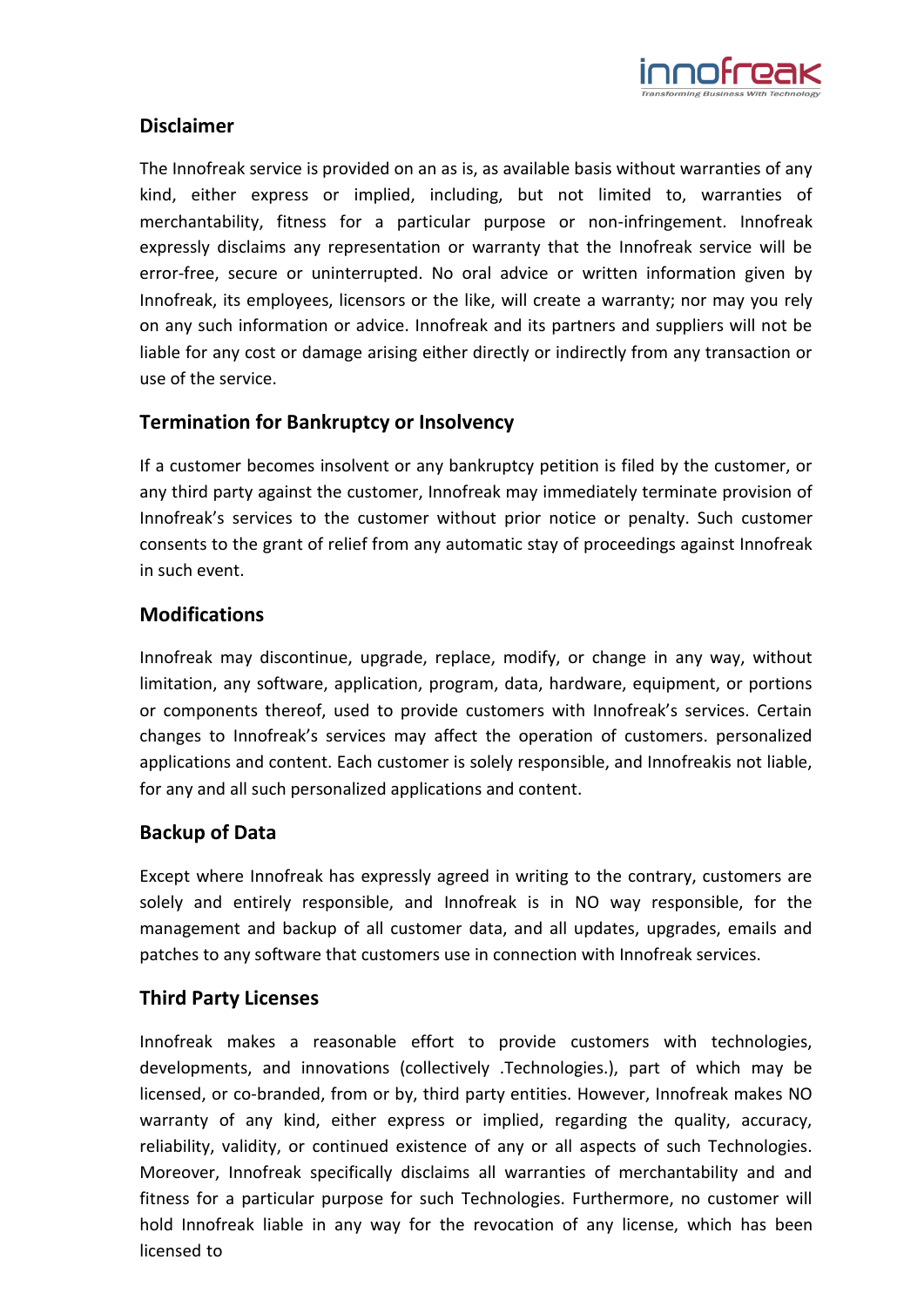

Innofreak. The use of the Technologies obtained from or through Innofreak, or any other referred third party, whether directly or indirectly, is at the sole risk of customers.

# **Non-Innofreak Products**

Any mention of non-Innofreak products by Innofreak, its employees, or any third party entity related to Innofreak is for information purposes only and does not constitute an endorsement or recommendation by Innofreak. Innofreak disclaims any and all liabilities for any representation or warranty made by the vendors of such non- Innofreak products or services.

# **Innofreak's Intellectual Property**

Customers will not, without Innofreak's express written consent, copy, reproduce, republish, or otherwise use any material, in whole or in part, that is located on Innofreak's web site, and customers will not use any of Innofreak's trademarks, service marks, copyrighted materials, or other intellectual property without Innofreak's express written consent. Customers will not, in any way, misrepresent their relationship with Innofreak, attempt to pass themselves off as Innofreak, or claim that customers are Innofreak

# **Assignment**

Customers may not assign or delegate their rights or obligations under the TOU or other agreement for Innofreak's services, either in whole or in part, without the prior written consent of Innofreak

# **Minimum Age Requirement**

Innofreak customers must be at least 18 years of age. Any individual under the age of 18 years (.Minor.) must have a parent or guardian accept the TOU in order for the Minor to become a Innofreak customer. A parent or guardian who accepts the TOU on behalf of a Minor will be primarily liable for ensuring complete and proper compliance with the TOU, including the timely and full payment of the charges for Innofreak services, and such primary liability will continue even when the Minor has attained the age of 18, unless the parent or guardian obtains Innofreak's express written consent to the contrary. Any acceptance of the TOU or any other agreement for Innofreak's services will be deemed null and void to the extent that Innofreak will not be liable in any way as a result of the Minor's age or legal incapacity or the Minor's use of Innofreak's services.

# **Governing Law and Severability**

The TOU, and any other agreement for Innofreak services, will be governed by and construed in accordance with the laws of the State of Jharkhand, India without reference to its conflicts of laws principles. Any litigation or arbitration between a customer and Innofreak will take place in Ranchi, and the customer will consent to personal jurisdiction and venue in that jurisdiction. If any provision or portion of the TOU or other Innofreak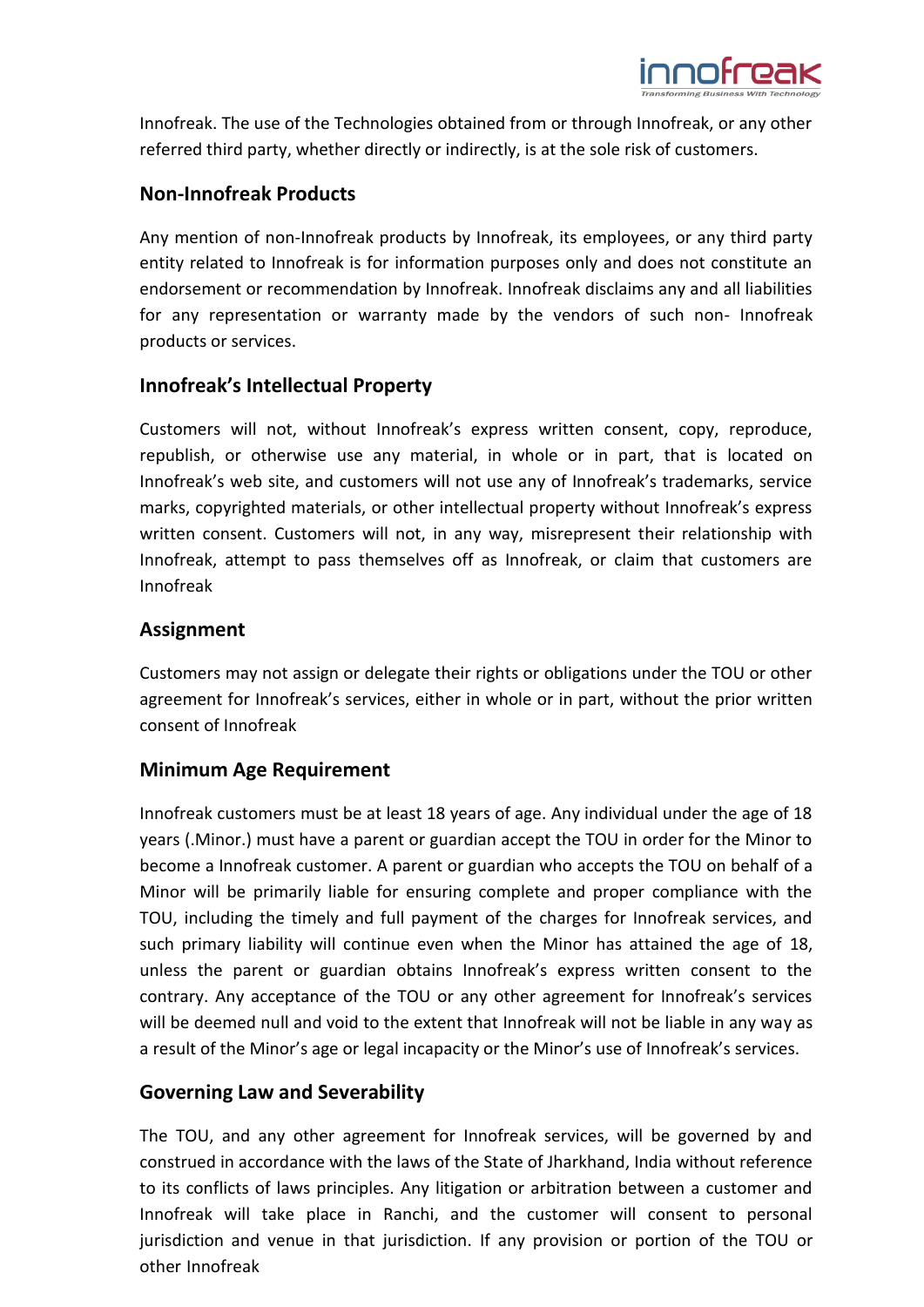

agreement is found by a court of competent jurisdiction to be unenforceable for any reason, the remainder of the TOU or the agreement will continue in full force and effect.

# **Force Majeure**

Innofreak will not be liable for delays in its performance of the TOU or Innofreak services caused by circumstances beyond Innofreak's reasonable control, including acts of God, wars, insurrection, civil commotions, riots, national disasters, earthquakes, strikes, fires, floods, water damage, explosions, shortages of labor or materials, labor disputes, transportation problems, accidents, embargoes, or governmental restrictions (collectively .Force Majeure.). Innofreak will make reasonable efforts to reduce to a minimum and mitigate the effect of any Force Majeure. Notwithstanding anything contained elsewhere herein, nor will any event of Force Majeure suspend any obligation of customers for the payment of money due.

# **Independent Contractors**

Nothing in this Agreement will be construed as creating a partnership or relationship of employer and employee, principal and agent, partnership or joint venture between Innofreak and its customers. Each of Innofreak and its customers will be deemed an independent contractor at all times and will have no right or authority to assume or create any obligation on behalf of the other, except as may be expressly provided herein.

# **Construction and Interpretation**

Wherever in this TOU the masculine, feminine, or neuter gender is used, it will be construed as including all genders, and wherever the singular is used, it will be deemed to include the plural and vice versa, where the context so requires. The division of the TOU into sections/paragraphs, and the insertion of headings/captions, are for convenience of reference only and will not affect the construction or interpretation of the TOU. Any rule of construction to the effect that any ambiguity is to be resolved against the drafting party will not be applicable in the construction or interpretation of the TOU.

# **Complete Agreement and Exclusivity**

The TOU, and/or any other specific agreement for Innofreak services, constitutes the complete understanding and agreement between Innofreak and its customers. Except when expressly agreed to the contrary in signed writing by an authorized representative of Innofreak, the TOU supersedes any other written (including digitized/computerized) agreement, oral agreement, and/or agreement by conduct. This TOU, and/or any other specific agreement for Innofreak services is between Innofreak and its customers only and will not confer any rights in any third party except as otherwise expressly provided by Innofreak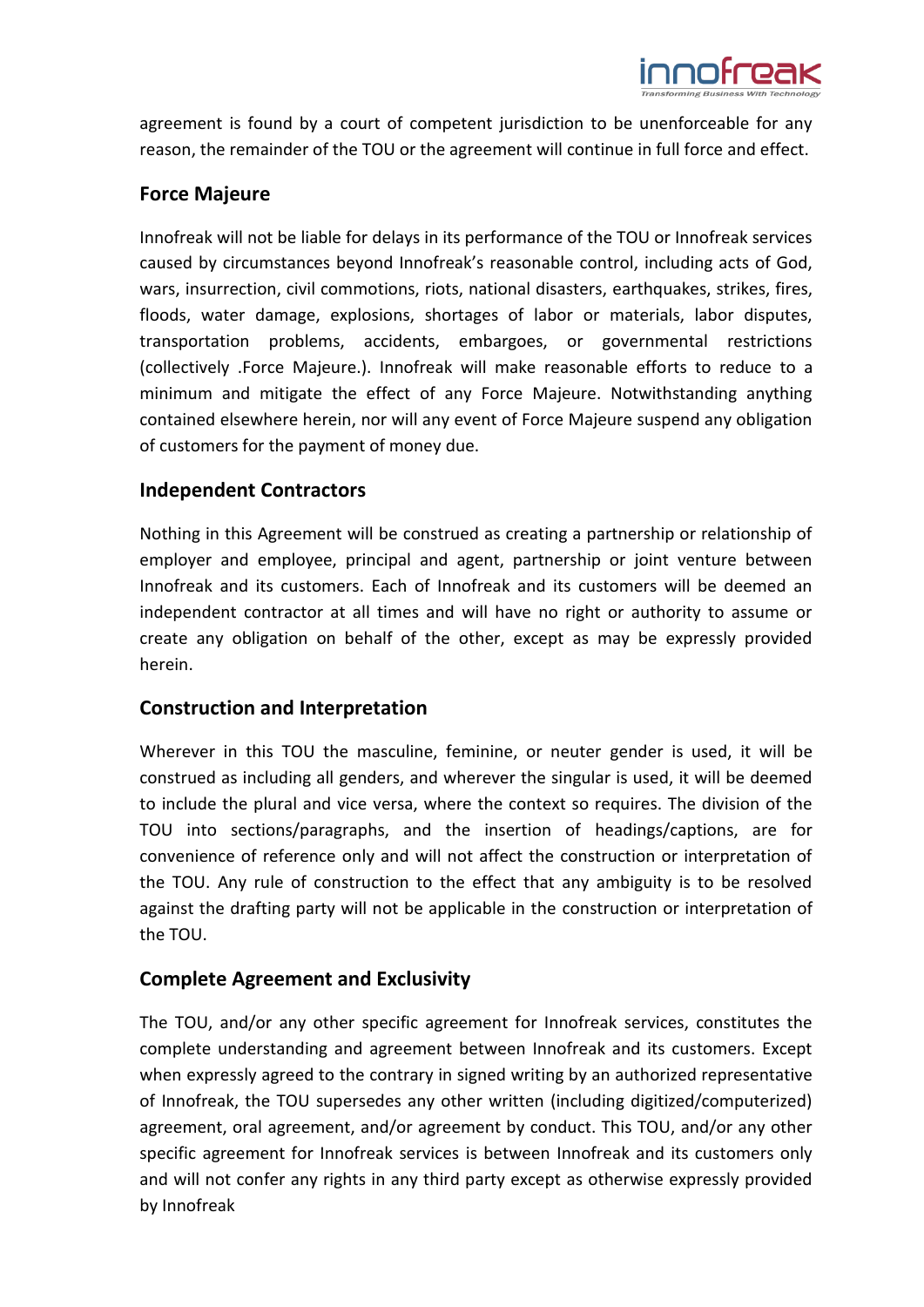

# **Accounts**

Personal hosting is restricted for individual use such as resumes, portfolio, personal home page. It does not include blog / forum / video / audio hosting.

# **D. All Innofreak Customer Billing Policy**

The following Terms of Use constitute Innofreak's Billing Policy and apply to ALL Innofreak customers:

# **Payments**

Innofreak accepts the following types of payment:

- -Check/money order
- Credit card (VISA, MasterCard, American Express)
- Bank wire transfer
- Fund Transfer from bank accounts

All payments are due on the Account Statement Date. The Account Statement Date is the monthly anniversary of the date the account was activated. You are responsible for directly updating, or notifying Innofreak, of any changes to your billing details.

Accounts that are past due will be automatically suspended. All past due and unpaid balances are subject to collection. In the event of collection, you will be liable for costs of collection including attorney.s fees, court costs, and collection agency fees.

# **Billing Cycles (Terms)**

Innofreak offers Billing Cycles (terms) for hosting charges: Yearly (12 months). The Billing Cycle begins on the Plan Activation Date. Resellers are limited to the Yearly Billing Cycle for all of their charges.

You may elect to change your Billing Cycle at any time; however, the new Billing Cycle will only take effect at the time of the next plan renewal.

All additional features added to an account are charged yearly. Additional items are non- refundable.

# **Account Renewals**

In order to insure uninterrupted service to your website, all plans has to be renewed. The customer has the sole responsibility to keep track of the expiry date and renew the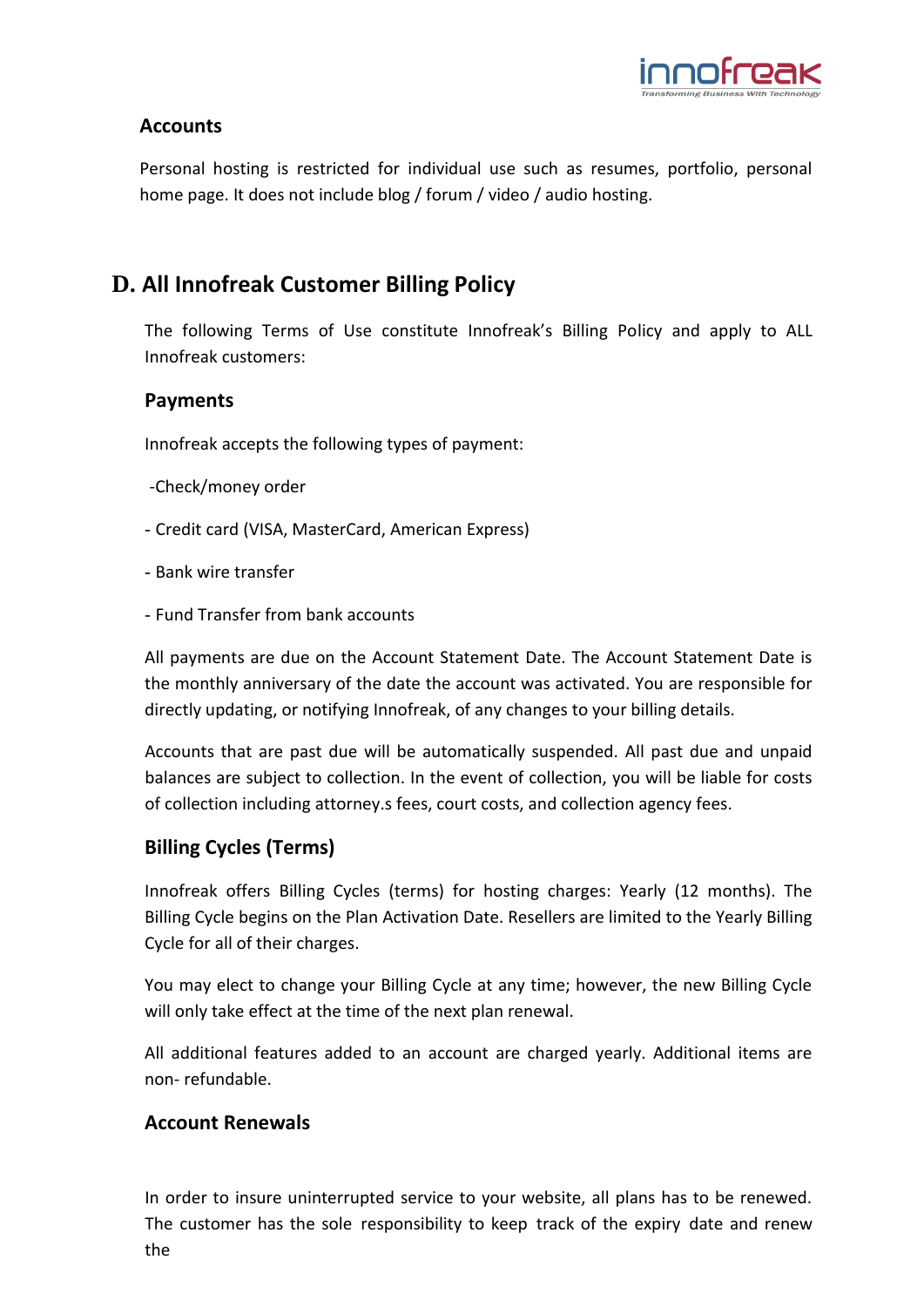

services well in advance at least 10 days before expiry. It is not the responsibility of Innofreak to give you any intimations in advance. It is confirmed by you that the responsibility of renewing the service will lie with you. The renewal of your account is subject to realisation of payment by Innofreak. Payment of account fee after expiry date does not guarantee the renewal of account with Innofreak. Innofreak cannot guarantee the renewal of account, if the payment is made after expiry date. Renewal of services such as domains, ssl certificates etc, involve companies, on whose activities, Innofreak does not have control over. Hence, Innofreak is not liable for interruption in services, loss of data, loss domain names, SSL certificates etc.

### **Statements**

Innofreak does not mail paper invoices or statements. Statements can be viewed and printed through members area.

#### **Fees**

Returned (NSF) Checks-

Innofreak charges a Rs.200 fee for returned (NSF) checks. Customers that issue an NSF check will be required to submit future payments with a DD or money order.

### **Bank Account Payments**

Innofreak charges Rs.50 for outstation checks, Account transfers.

#### **Reactivation**

Customers that wish to reactivate a closed account will be assessed a Rs.2000 reactivation fee. A Rs.200 fee will be assessed if Innofreak restores your data files to your reactivated account.

#### **Cancellations**

Hosting plans will automatically expire until a plan is renewed. In order to cancel service, you must contact Innofreak's Billing Team at [billing@innofreak.com](mailto:billing@innofreak.com) with proper payment details and account details. Please be aware that there are no pro-rated refunds after the first 30 days of service. No refund is available for Innofreak Start Up Account in the event of cancellation.

Cancellation requests must be received by Innofreak a minimum of thirty (30) days prior to the end of your Billing Cycle.

Innofreak will confirm the cancellation request when it is processed. If you do not receive a confirmation, please contact Innofreak as soon as possible.

Innofreak does not monitor, plans for problems related to domain name transfers, nonusage, Internic, your ISP, or any other secondary issues not directly related to Innofreak's